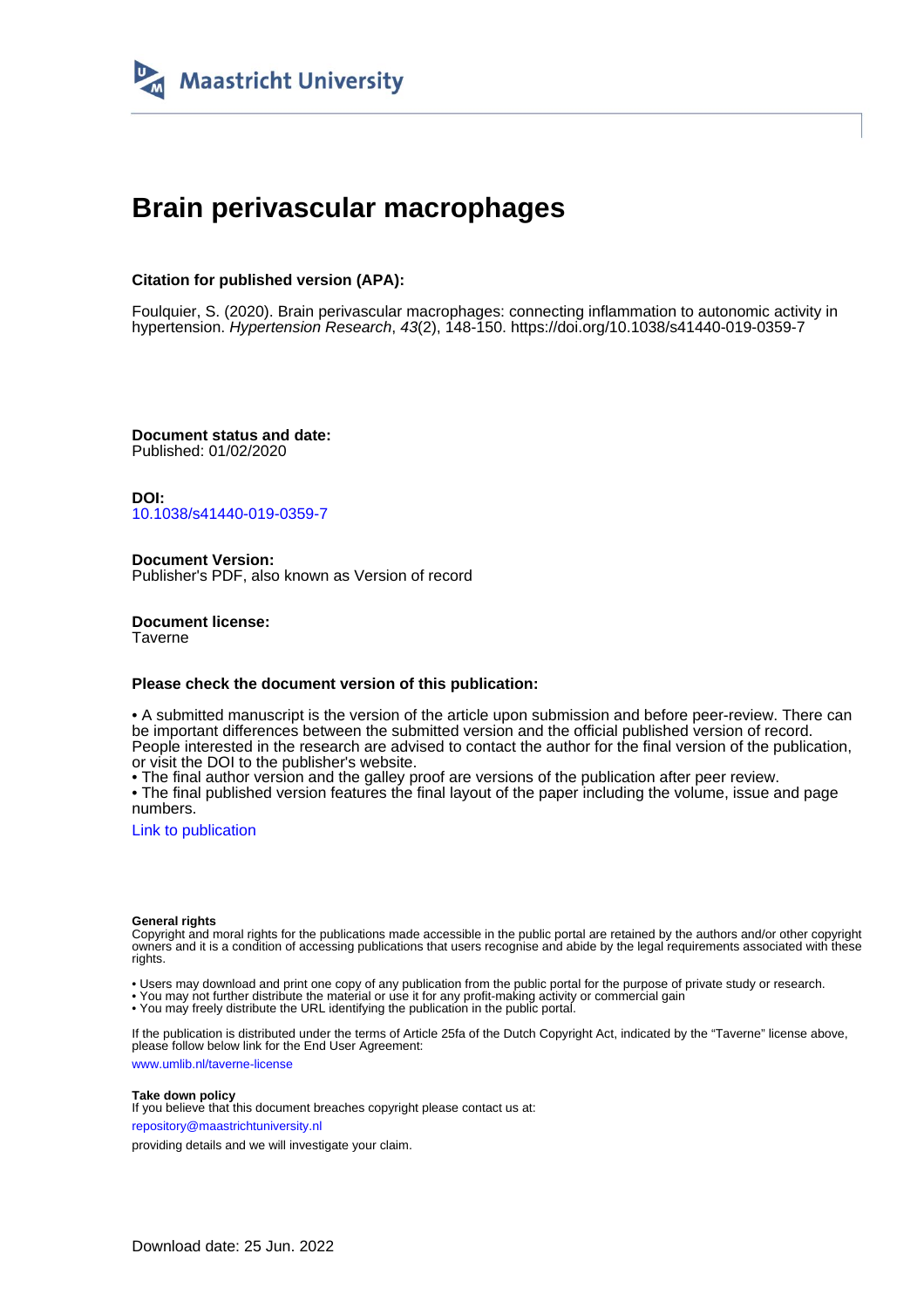#### COMMENT

# Brain perivascular macrophages: connecting inflammation to autonomic activity in hypertension

Sébastien Foulquier<sup>1,2,3</sup>



Received: 11 October 2019 / Revised: 16 October 2019 / Accepted: 17 October 2019 / Published online: 19 November 2019 © The Japanese Society of Hypertension 2019

The contribution of the immune system to the pathogenesis of essential hypertension has been documented in many experimental and clinical studies as extensively reviewed elsewhere [\[1](#page-2-0)]. In particular, macrophage infiltration into the vascular walls has been shown to be involved in the development of hypertension via the promotion of vascular inflammation and endothelial dysfunction [\[2](#page-2-0), [3\]](#page-2-0). In a study by Iyonaga et al. [[4\]](#page-2-0), the authors described the role of brain perivascular macrophages (PVMs) in the development of hypertension via enhanced sympathetic activation, thereby linking the immune and autonomic systems.

Brain PVMs, located in the perivascular space surrounding large cerebral arterioles [[5\]](#page-2-0), differ from vessel-associated microglia, which are juxtaposed to all cerebral vessels but located beyond the glia limitans [\[6](#page-2-0)]. Brain PVMs have been scrutinized in recent years, as their particular location position them as key players in the initiation of cerebrovascular dysfunction, as shown in hypertensive mice and Alzheimer's disease mouse models [[7,](#page-2-0) [8](#page-3-0)]. In their study, the authors demonstrated that IL-1β leads to the overexpression of prostaglandin E2 (PGE2), a known trigger of increased sympathetic outflow in cardiovascular centers, in PVMs [[9\]](#page-3-0) (Fig. [1\)](#page-2-0). Furthermore, PVM depletion induced by clodronate liposomes was able to limit the blood pressure increase in stroke-prone spontaneously hypertensive rats. While increased PGE2 expression was observed in PVMs, the potential impact of PGE2 in other brain cells, such as

- <sup>2</sup> CARIM, School for Cardiovascular Diseases, Maastricht University, Maastricht, The Netherlands
- <sup>3</sup> MHeNs, School for Mental Health and Neuroscience, Maastricht University, Maastricht, The Netherlands

endothelial cells and microglia, cannot be excluded (Fig. [1,](#page-2-0) routes 1 and 3).

The contribution of the central immune system to sympathetic activity is not completely new, as previous studies have shown that the release of proinflammatory cytokines by activated microglia in the paraventricular nucleus (PVN) contributes to neurogenic hypertension [\[10\]](#page-3-0). In this study, hypertension was mimicked by the infusion of Angiotensin II (Ang II) for 4 weeks, and the infusion of minocycline (icv, an anti-inflammatory antibiotic) in Ang II-infused rats was able to decrease the number of activated microglia and the expression of proinflammatory cytokines and attenuate the blood pressure elevation [\[10](#page-3-0)]. The contribution of PVMs in the later study cannot be excluded, as the detection and quantification methods were not able to distinguish microglia from macrophages. The possible contribution of Ang II was not studied in the study by Iyonaga et al. [\[4](#page-2-0)], but Ang II may also be involved in the activation of PVMs and subsequent sympathetic activity, as the Ang II plasma level is known to be elevated in spontaneously hypertensive rats (SHRs) [\[11,](#page-3-0) [12\]](#page-3-0). Ang II-mediated microglial and PVM activation results from the activation of Angiotensin II type 1 receptor  $(AT_1R)$  [\[7](#page-2-0), [13\]](#page-3-0). The blockade of  $AT_1R$  and the stimulation of the counteracting  $AT_2R$  [[14\]](#page-3-0) are known to promote an anti-inflammatory microglial phenotype [[15](#page-3-0)–[17\]](#page-3-0). Angiotensin receptor antagonists may therefore be of potential importance beyond their blood pressure lowering effects and their beneficial impact on the structure and function of cerebral vessels [\[18](#page-3-0), [19\]](#page-3-0). Although blood-brain barrier (BBB) permeability was not assessed in the present study, previous studies have indicated increased BBB permeability in the PVN, rostral ventrolateral medulla and nucleus tractus solitarius in SHRs and other hypertensive models, which allows the leakage of Ang II in these key sympathoexcitatory brain areas [\[20](#page-3-0)] (as illustrated in Fig. [1,](#page-2-0) routes 2 and 4).

While the depletion of PVMs by centrally administered clodronate liposomes has proven to be effective in

 $\boxtimes$  Sébastien Foulquier [s.foulquier@maastrichtuniversity.nl](mailto:s.foulquier@maastrichtuniversity.nl)

<sup>&</sup>lt;sup>1</sup> Department of Pharmacology-Toxicology, Maastricht University, Maastricht, The Netherlands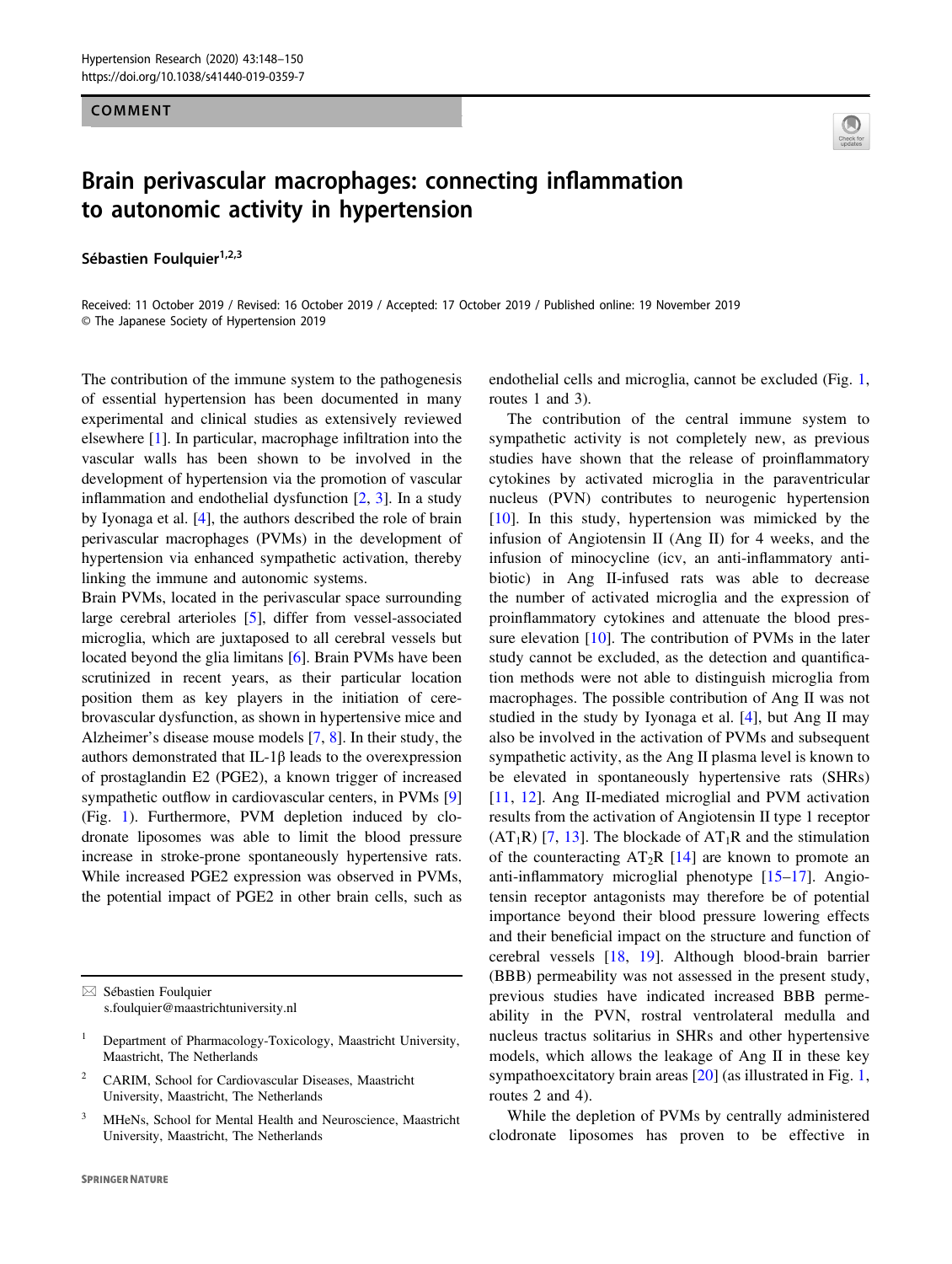<span id="page-2-0"></span>

Fig. 1 A schematic overview illustrating the involvement of brain resident immune cells in sympathoexcitation-mediated hypertension. Past and present studies converge on four mechanistic routes involving COX2/PGE2 signaling (route 1 via perivascular macrophages; route 3 via endothelial cells) and  $AT_1R/NOX2/ROS$  signaling (route 2 via

PVMs; route 4 via endothelial cells). Ang II Angiotensin II,  $AT_1R$ Angiotensin II type 1 receptor, COX2 cyclooxygenase-2, EC endothelial cell, EP2-3 prostaglandin receptor, PGE2 prostaglandin E2, PVM perivascular macrophage; ROS reactive oxygen species, VSMC vascular smooth muscle cell

preventing neurovascular dysfunction in both acute Ang II-treated and BPH/2J hypertensive mice [7], it had no effect on blood pressure in SHRs, contrary to the present study. This differential effect suggests a variable contribution of PVMs to hypertension depending on the extent of neurogenic contribution in the chosen model as well as on the timing of hypertension development and/or the timing of depletion.

In summary, the work by Iyonaga et al. strengthens the crucial link between the immune system and the autonomic system. The clinical translation of this work would be very valuable for identifying new therapeutic strategies for patients with an immune-neurogenic type of essential hypertension. This work highlights the importance of gaining more insights into the pleiotropic roles played by microglia and macrophages in health and diseases. Their interaction with the CNS vasculature [6, [21](#page-3-0), [22\]](#page-3-0) position them as key players in the development of hypertension and its subsequent consequences.

Funding SF has received funding from the European Union's Horizon 2020 research and innovation programme under grant agreement No 666881 SVDs@target and from the Netherlands CardioVascular Research Initiative (CVON 2012-06 Heart Brain Connection).

#### Compliance with ethical standards

Conflict of interest SF has no conflict of interest to report.

Publisher's note Springer Nature remains neutral with regard to jurisdictional claims in published maps and institutional affiliations.

### References

- 1. Rodriguez-Iturbe B, Pons H, Johnson RJ. Role of the immune system in hypertension. Physiol Rev. 2017;97:1127–64.
- 2. Chan CT, Moore JP, Budzyn K, Guida E, Diep H, Vinh A, et al. Reversal of vascular macrophage accumulation and hypertension by a CCR2 antagonist in deoxycorticosterone/salt-treated mice. Hypertension. 2012;60:1207–12.
- 3. Elmarakby AA, Quigley JE, Olearczyk JJ, Sridhar A, Cook AK, Inscho EW, et al. Chemokine receptor 2b inhibition provides renal protection in angiotensin II—salt hypertension. Hypertension. 2007;50:1069–76.
- 4. Iyonaga T, Shinohara K, Mastuura T, Hirooka Y, Tsutsui H. Brain perivascular macrophages contribute to the development of hypertension in stroke-prone spontaneously hypertensive rats via sympathetic activation. Hypertens Res. 2019. [https://doi.org/10.](https://doi.org/10.1038/s41440-019-0333-4) [1038/s41440-019-0333-4.](https://doi.org/10.1038/s41440-019-0333-4) [Epub ahead of print]
- 5. Faraco G, Park L, Anrather J, Iadecola C. Brain perivascular macrophages: characterization and functional roles in health and disease. J Mol Med. 2017;95:1143–52.
- 6. Koizumi T, Taguchi K, Mizuta I, Toba H, Ohigashi M, Onishi O, et al. Transiently proliferating perivascular microglia harbor M1 type and precede cerebrovascular changes in a chronic hypertension model. J Neuroinflamm 2019;16:79.
- 7. Faraco G, Sugiyama Y, Lane D, Garcia-Bonilla L, Chang H, Santisteban MM, et al. Perivascular macrophages mediate the neurovascular and cognitive dysfunction associated with hypertension. J Clin Investig. 2016;126:4674–89.